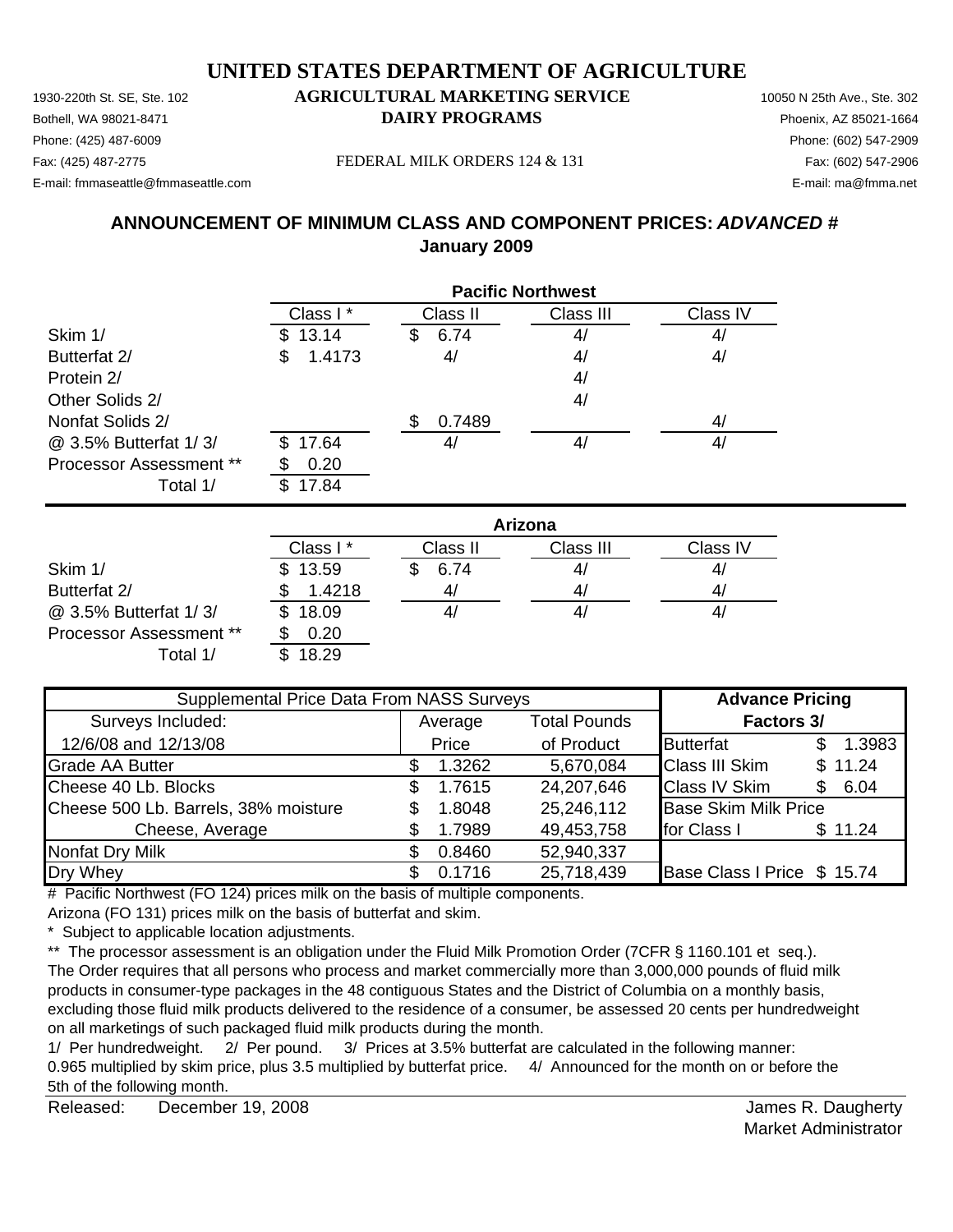#### 1930-220th St. SE, Ste. 102 **AGRICULTURAL MARKETING SERVICE** 10050 N 25th Ave., Ste. 302 **UNITED STATES DEPARTMENT OF AGRICULTURE**

Bothell, WA 98021-8471 **DAIRY PROGRAMS** Phoenix, AZ 85021-1664 Phone: (425) 487-6009 Phone: (602) 547-2909 Fax: (425) 487-2775 Fax: (602) 547-2906 FEDERAL MILK ORDERS 124 & 131

E-mail: fmmaseattle@fmmaseattle.com E-mail: ma@fmma.net

### **ANNOUNCEMENT OF MINIMUM CLASS AND COMPONENT PRICES:** *ADVANCED #* **February 2009**

|                         | <b>Pacific Northwest</b> |           |           |          |  |
|-------------------------|--------------------------|-----------|-----------|----------|--|
|                         | Class I*                 | Class II  | Class III | Class IV |  |
| Skim 1/                 | 8.97                     | 6.63<br>Ֆ | 4/        | 4/       |  |
| Butterfat 2/            | 1.1330<br>\$             | 4/        | 4/        | 4/       |  |
| Protein 2/              |                          |           | 4/        |          |  |
| Other Solids 2/         |                          |           | 4/        |          |  |
| Nonfat Solids 2/        |                          | 0.7367    |           | 4/       |  |
| @ 3.5% Butterfat 1/3/   | 12.62                    | 4/        | 4/        | 4/       |  |
| Processor Assessment ** | 0.20                     |           |           |          |  |
| Total 1/                | 12.82                    |           |           |          |  |

|                                | Arizona  |          |           |          |  |
|--------------------------------|----------|----------|-----------|----------|--|
|                                | Class I* | Class II | Class III | Class IV |  |
| Skim 1/                        | 9.42     | 6.63     | 4/        | 41       |  |
| Butterfat 2/                   | 1.1375   | 4/       | 4/        | 4,       |  |
| @ 3.5% Butterfat 1/3/          | \$13.07  |          | 41        | 4,       |  |
| <b>Processor Assessment **</b> | 0.20     |          |           |          |  |
| Total 1/                       | 13.27    |          |           |          |  |

| Supplemental Price Data From NASS Surveys |    |         |                     | <b>Advance Pricing</b>      |    |        |
|-------------------------------------------|----|---------|---------------------|-----------------------------|----|--------|
| Surveys Included:                         |    | Average | <b>Total Pounds</b> | <b>Factors 3/</b>           |    |        |
| 1/10/09 and 1/17/09                       |    | Price   | of Product          | <b>Butterfat</b>            |    | 1.1140 |
| <b>Grade AA Butter</b>                    |    | 1.0914  | 11,460,270          | <b>Class III Skim</b>       | S. | 7.07   |
| Cheese 40 Lb. Blocks                      | \$ | 1.2806  | 24,304,411          | <b>Class IV Skim</b>        | S  | 5.93   |
| Cheese 500 Lb. Barrels, 38% moisture      | \$ | 1.2700  | 20,534,109          | <b>Base Skim Milk Price</b> |    |        |
| Cheese, Average                           |    | 1.2895  | 44,838,520          | for Class I                 |    | 7.07   |
| Nonfat Dry Milk                           |    | 0.8333  | 45,788,765          |                             |    |        |
| Dry Whey                                  |    | 0.1701  | 22,545,566          | Base Class I Price \$ 10.72 |    |        |

# Pacific Northwest (FO 124) prices milk on the basis of multiple components.

Arizona (FO 131) prices milk on the basis of butterfat and skim.

\* Subject to applicable location adjustments.

\*\* The processor assessment is an obligation under the Fluid Milk Promotion Order (7CFR § 1160.101 et seq.). The Order requires that all persons who process and market commercially more than 3,000,000 pounds of fluid milk products in consumer-type packages in the 48 contiguous States and the District of Columbia on a monthly basis, excluding those fluid milk products delivered to the residence of a consumer, be assessed 20 cents per hundredweight on all marketings of such packaged fluid milk products during the month.

1/ Per hundredweight. 2/ Per pound. 3/ Prices at 3.5% butterfat are calculated in the following manner: 0.965 multiplied by skim price, plus 3.5 multiplied by butterfat price. 4/ Announced for the month on or before the 5th of the following month.

Released: James R. Daugherty January 23, 2009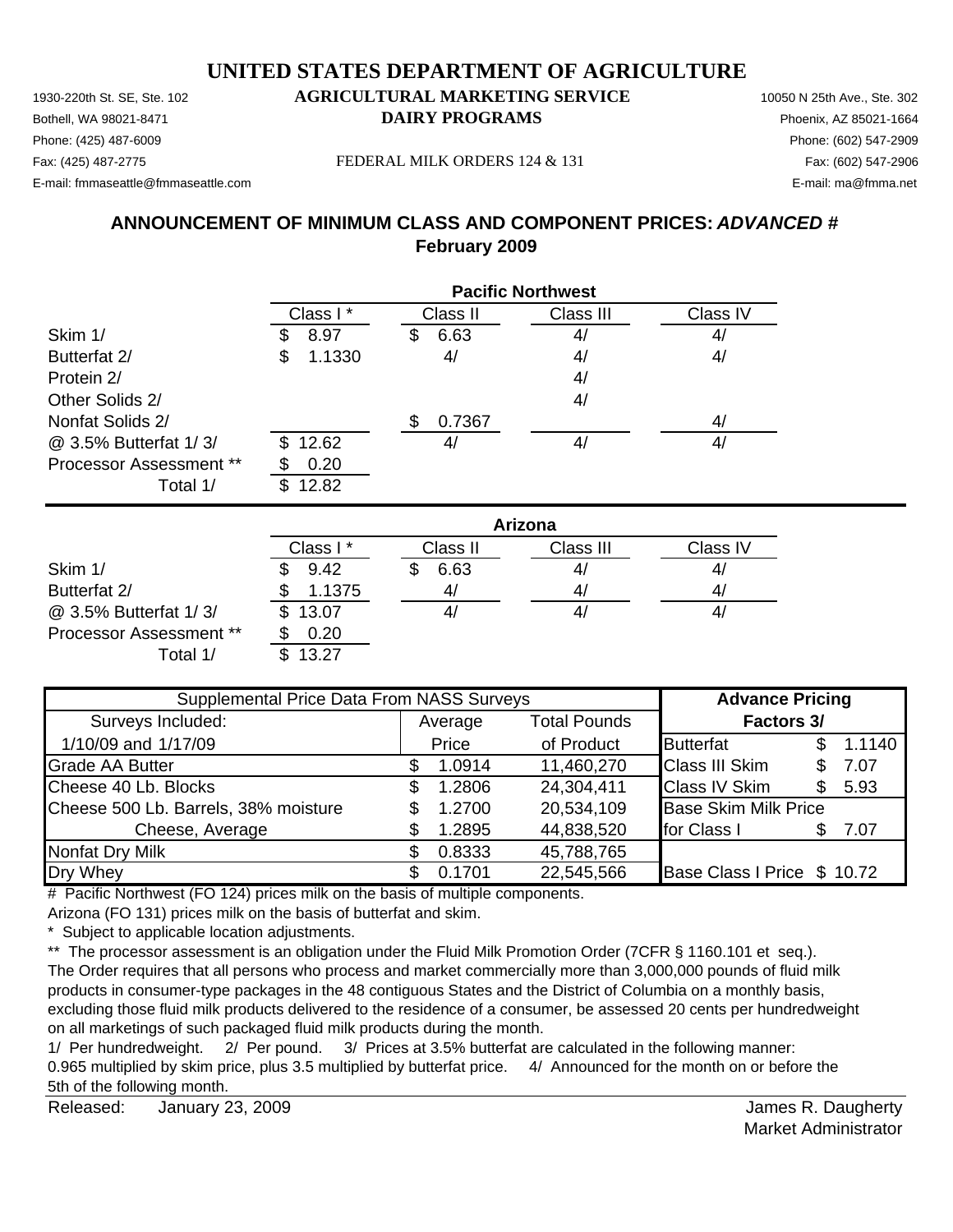1930-220th St. SE, Ste. 102 **AGRICULTURAL MARKETING SERVICE** 10050 N 25th Ave., Ste. 302 Bothell, WA 98021-8471 **DAIRY PROGRAMS** Phoenix, AZ 85021-1664

### Phone: (425) 487-6009 Phone: (602) 547-2909

E-mail: fmmaseattle@fmmaseattle.com E-mail: ma@fmma.net

Fax: (425) 487-2775 FEDERAL MILK ORDERS 124 & 131

### **ANNOUNCEMENT OF MINIMUM CLASS AND COMPONENT PRICES:** *ADVANCED #* **March 2009**

|                                | <b>Pacific Northwest</b> |           |           |                |  |
|--------------------------------|--------------------------|-----------|-----------|----------------|--|
|                                | Class I*                 | Class II  | Class III | Class IV       |  |
| Skim 1/                        | 7.71                     | 6.51<br>S | 4/        | 4 <sub>l</sub> |  |
| Butterfat 2/                   | 1.1108<br>\$             | 4/        | 4/        | 4/             |  |
| Protein 2/                     |                          |           | 4/        |                |  |
| Other Solids 2/                |                          |           | 4/        |                |  |
| Nonfat Solids 2/               |                          | 0.7233    |           | 4/             |  |
| @ 3.5% Butterfat 1/3/          | \$11.33                  | 4,        | 4/        | 4,             |  |
| <b>Processor Assessment **</b> | 0.20                     |           |           |                |  |
| Total 1/                       | 11.53                    |           |           |                |  |

|                                | Arizona  |          |           |          |  |
|--------------------------------|----------|----------|-----------|----------|--|
|                                | Class I* | Class II | Class III | Class IV |  |
| Skim 1/                        | 8.16     | 6.51     | 41        | 41       |  |
| Butterfat 2/                   | 1.1153   | 41       | 4,        | 4        |  |
| @ 3.5% Butterfat 1/3/          | \$11.78  |          | 4,        | 41       |  |
| <b>Processor Assessment **</b> | 0.20     |          |           |          |  |
| Total 1/                       | 11.98    |          |           |          |  |

| Supplemental Price Data From NASS Surveys | <b>Advance Pricing</b> |                                |            |                             |     |        |
|-------------------------------------------|------------------------|--------------------------------|------------|-----------------------------|-----|--------|
| Surveys Included:                         |                        | <b>Total Pounds</b><br>Average |            | <b>Factors 3/</b>           |     |        |
| 2/7/09 and 2/14/09                        |                        | Price                          | of Product | <b>Butterfat</b>            |     | 1.0918 |
| <b>Grade AA Butter</b>                    |                        | 1.0731                         | 14,704,377 | <b>Class III Skim</b>       | S.  | 5.57   |
| Cheese 40 Lb. Blocks                      | \$.                    | 1.1171                         | 23,295,125 | <b>Class IV Skim</b>        | \$. | 5.81   |
| Cheese 500 Lb. Barrels, 38% moisture      |                        | 1.1342                         | 24,760,902 | <b>Base Skim Milk Price</b> |     |        |
| Cheese, Average                           |                        | 1.1414                         | 48,056,027 | for Class I                 | \$. | 5.81   |
| <b>Nonfat Dry Milk</b>                    |                        | 0.8195                         | 54,824,451 |                             |     |        |
| Dry Whey                                  |                        | 0.1545                         | 25,728,643 | Base Class I Price \$ 9.43  |     |        |

# Pacific Northwest (FO 124) prices milk on the basis of multiple components.

Arizona (FO 131) prices milk on the basis of butterfat and skim.

\* Subject to applicable location adjustments.

\*\* The processor assessment is an obligation under the Fluid Milk Promotion Order (7CFR § 1160.101 et seq.). The Order requires that all persons who process and market commercially more than 3,000,000 pounds of fluid milk products in consumer-type packages in the 48 contiguous States and the District of Columbia on a monthly basis, excluding those fluid milk products delivered to the residence of a consumer, be assessed 20 cents per hundredweight on all marketings of such packaged fluid milk products during the month.

1/ Per hundredweight. 2/ Per pound. 3/ Prices at 3.5% butterfat are calculated in the following manner: 0.965 multiplied by skim price, plus 3.5 multiplied by butterfat price. 4/ Announced for the month on or before the 5th of the following month.

Released: February 20, 2009 **Contract Contract Contract Contract Contract Contract Contract Contract Contract Contract Contract Contract Contract Contract Contract Contract Contract Contract Contract Contract Contract Cont** February 20, 2009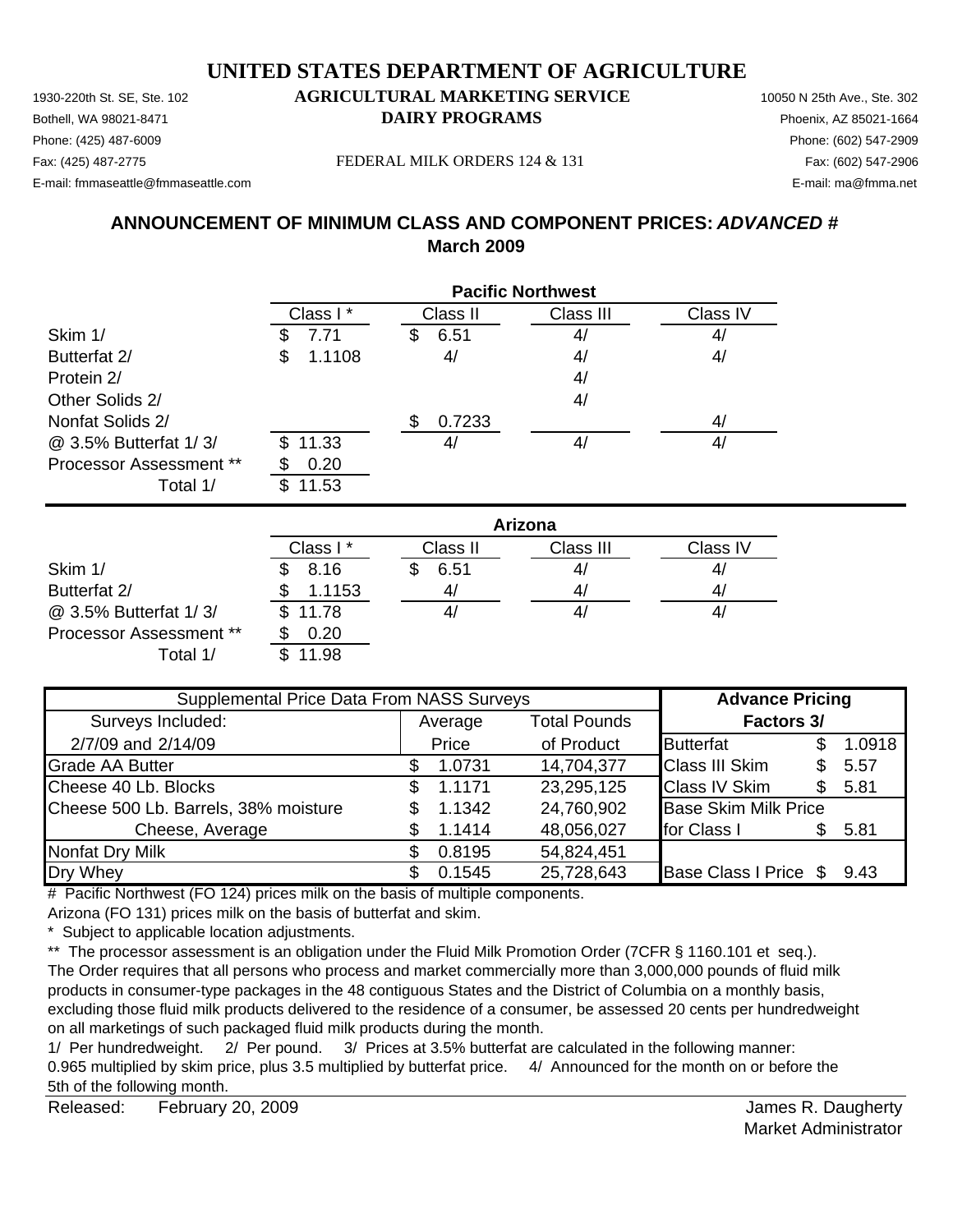1930-220th St. SE, Ste. 102 **AGRICULTURAL MARKETING SERVICE** 10050 N 25th Ave., Ste. 302 Bothell, WA 98021-8471 **DAIRY PROGRAMS** Phoenix, AZ 85021-1664 E-mail: fmmaseattle@fmmaseattle.com E-mail: ma@fmma.net

### Phone: (425) 487-6009 Phone: (602) 547-2909

Fax: (425) 487-2775 FEDERAL MILK ORDERS 124 & 131

### **ANNOUNCEMENT OF MINIMUM CLASS AND COMPONENT PRICES:** *ADVANCED #* **April 2009**

|                                | <b>Pacific Northwest</b> |                   |           |                |  |
|--------------------------------|--------------------------|-------------------|-----------|----------------|--|
|                                | Class I*                 | Class II          | Class III | Class IV       |  |
| Skim 1/                        | 8.46<br>Ъ                | 6.47<br>Ъ         | 4/        | 4 <sub>l</sub> |  |
| Butterfat 2/                   | 1.1690<br>\$             | 4/                | 4/        | 4/             |  |
| Protein 2/                     |                          |                   | 4/        |                |  |
| Other Solids 2/                |                          |                   | 4/        |                |  |
| Nonfat Solids 2/               |                          | 0.7189            |           | 4/             |  |
| @ 3.5% Butterfat 1/3/          | 12.26<br>\$.             | $\mathcal{A}_{l}$ | 4/        | 4,             |  |
| <b>Processor Assessment **</b> | 0.20                     |                   |           |                |  |
| Total 1/                       | 12.46<br>S               |                   |           |                |  |

|                         | Arizona  |          |           |          |  |
|-------------------------|----------|----------|-----------|----------|--|
|                         | Class I* | Class II | Class III | Class IV |  |
| Skim 1/                 | 8.91     | 6.47     | 41        | 4,       |  |
| Butterfat 2/            | 1.1735   |          | 41        | 4/       |  |
| @ 3.5% Butterfat 1/3/   | \$12.71  |          | 41        | 4,       |  |
| Processor Assessment ** | 0.20     |          |           |          |  |
| Total 1/                | 12.91    |          |           |          |  |

| Supplemental Price Data From NASS Surveys |    |         |                     | <b>Advance Pricing</b>      |     |        |
|-------------------------------------------|----|---------|---------------------|-----------------------------|-----|--------|
| Surveys Included:                         |    | Average | <b>Total Pounds</b> | <b>Factors 3/</b>           |     |        |
| 3/7/09 and 3/14/09                        |    | Price   | of Product          | <b>Butterfat</b>            |     | 1.1500 |
| <b>Grade AA Butter</b>                    |    | 1.1211  | 7,697,214           | <b>Class III Skim</b>       | \$. | 6.56   |
| Cheese 40 Lb. Blocks                      | S  | 1.2387  | 25,878,536          | <b>Class IV Skim</b>        |     | 5.77   |
| Cheese 500 Lb. Barrels, 38% moisture      | \$ | 1.2446  | 20,245,132          | <b>Base Skim Milk Price</b> |     |        |
| Cheese, Average                           |    | 1.2545  | 46,123,668          | for Class I                 | \$. | 6.56   |
| Nonfat Dry Milk                           |    | 0.8152  | 50,031,816          |                             |     |        |
| Dry Whey                                  |    | 0.1632  | 25,623,124          | Base Class I Price \$ 10.36 |     |        |

# Pacific Northwest (FO 124) prices milk on the basis of multiple components.

Arizona (FO 131) prices milk on the basis of butterfat and skim.

\* Subject to applicable location adjustments.

\*\* The processor assessment is an obligation under the Fluid Milk Promotion Order (7CFR § 1160.101 et seq.). The Order requires that all persons who process and market commercially more than 3,000,000 pounds of fluid milk products in consumer-type packages in the 48 contiguous States and the District of Columbia on a monthly basis, excluding those fluid milk products delivered to the residence of a consumer, be assessed 20 cents per hundredweight on all marketings of such packaged fluid milk products during the month.

1/ Per hundredweight. 2/ Per pound. 3/ Prices at 3.5% butterfat are calculated in the following manner: 0.965 multiplied by skim price, plus 3.5 multiplied by butterfat price. 4/ Announced for the month on or before the 5th of the following month.

Released: March 20, 2009 **Contract Contract Contract Contract Contract Contract Contract Contract Contract Contract Contract Contract Contract Contract Contract Contract Contract Contract Contract Contract Contract Contrac** March 20, 2009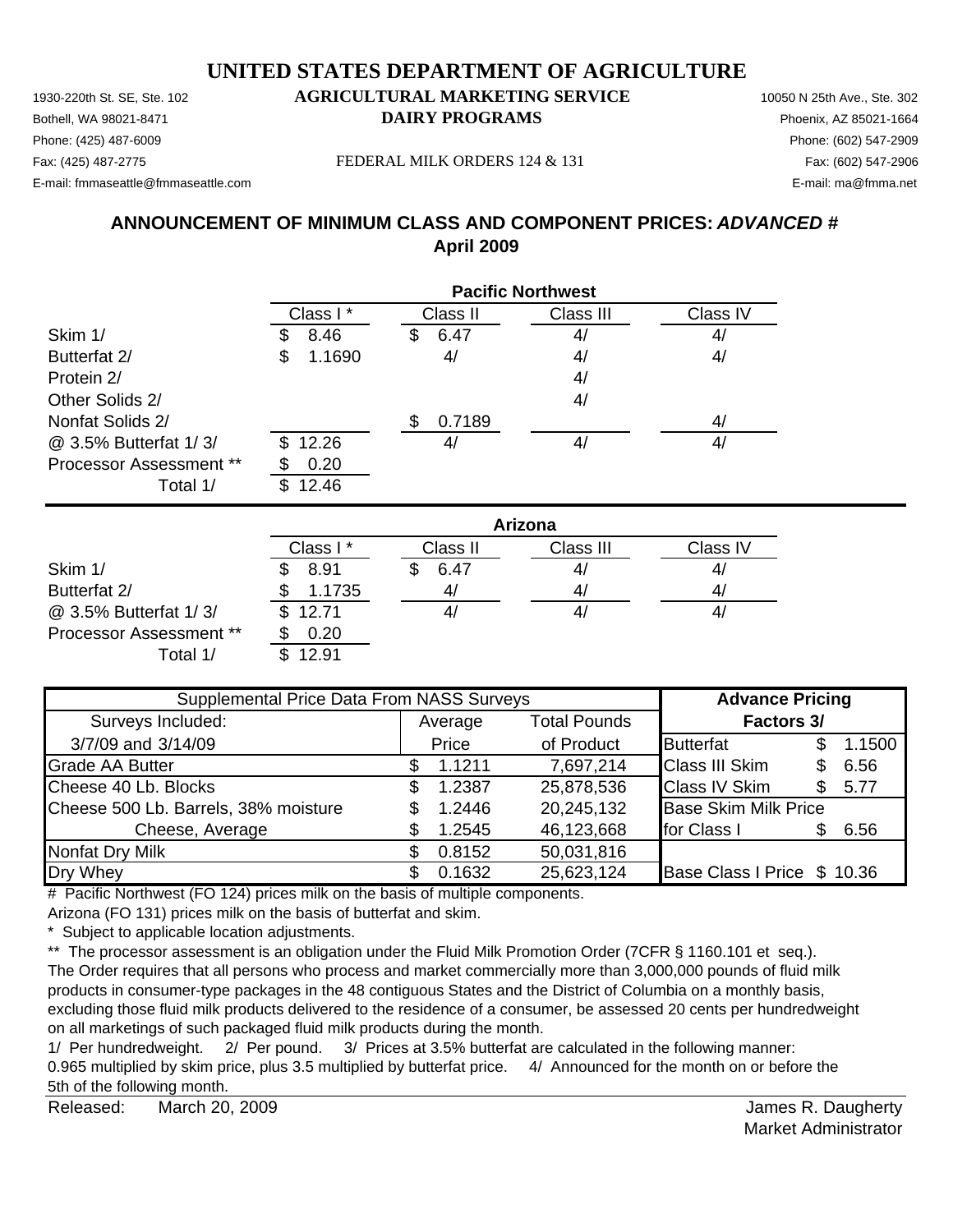1930-220th St. SE, Ste. 102 **AGRICULTURAL MARKETING SERVICE** 10050 N 25th Ave., Ste. 302 Bothell, WA 98021-8471 **DAIRY PROGRAMS** Phoenix, AZ 85021-1664

### Phone: (425) 487-6009 Phone: (602) 547-2909

E-mail: fmmaseattle@fmmaseattle.com E-mail: ma@fmma.net

Fax: (425) 487-2775 FEDERAL MILK ORDERS 124 & 131

### **ANNOUNCEMENT OF MINIMUM CLASS AND COMPONENT PRICES:** *ADVANCED #* **May 2009**

|                                | <b>Pacific Northwest</b> |            |           |          |  |
|--------------------------------|--------------------------|------------|-----------|----------|--|
|                                | Class I*                 | Class II   | Class III | Class IV |  |
| Skim 1/                        | 8.91<br>J                | 6.49<br>\$ | 4/        | 4/       |  |
| Butterfat 2/                   | 1.2209<br>\$             | 4/         | 4/        | 4/       |  |
| Protein 2/                     |                          |            | 4/        |          |  |
| Other Solids 2/                |                          |            | 4/        |          |  |
| Nonfat Solids 2/               |                          | 0.7211     |           | 4/       |  |
| @ 3.5% Butterfat 1/3/          | 12.87<br>\$.             | 41         | 4/        | 4/       |  |
| <b>Processor Assessment **</b> | 0.20                     |            |           |          |  |
| Total 1/                       | 13.07                    |            |           |          |  |

|                         | Arizona  |          |           |                |  |
|-------------------------|----------|----------|-----------|----------------|--|
|                         | Class I* | Class II | Class III | Class IV       |  |
| Skim 1/                 | 9.36     | 6.49     | 41        | 4,             |  |
| Butterfat 2/            | 1.2254   | 41       | 4/        | 4 <sub>l</sub> |  |
| @ 3.5% Butterfat 1/3/   | \$13.32  |          | 41        | 4,             |  |
| Processor Assessment ** | 0.20     |          |           |                |  |
| Total 1/                | 13.52    |          |           |                |  |

| Supplemental Price Data From NASS Surveys |                                |        |                   | <b>Advance Pricing</b>      |     |        |
|-------------------------------------------|--------------------------------|--------|-------------------|-----------------------------|-----|--------|
| Surveys Included:                         | <b>Total Pounds</b><br>Average |        | <b>Factors 3/</b> |                             |     |        |
| 4/4/09 and 4/11/09                        |                                | Price  | of Product        | <b>Butterfat</b>            | \$. | 1.2019 |
| <b>Grade AA Butter</b>                    |                                | 1.1640 | 7,379,765         | <b>Class III Skim</b>       | S.  | 7.01   |
| Cheese 40 Lb. Blocks                      | S                              | 1.2753 | 25,594,457        | <b>Class IV Skim</b>        | \$. | 5.79   |
| Cheese 500 Lb. Barrels, 38% moisture      |                                | 1.3086 | 19,857,268        | <b>Base Skim Milk Price</b> |     |        |
| Cheese, Average                           |                                | 1.3030 | 45,451,725        | for Class I                 | S.  | 7.01   |
| <b>Nonfat Dry Milk</b>                    |                                | 0.8181 | 55,101,198        |                             |     |        |
| Dry Whey                                  |                                | 0.1852 | 22,161,398        | Base Class I Price \$ 10.97 |     |        |

# Pacific Northwest (FO 124) prices milk on the basis of multiple components.

Arizona (FO 131) prices milk on the basis of butterfat and skim.

\* Subject to applicable location adjustments.

\*\* The processor assessment is an obligation under the Fluid Milk Promotion Order (7CFR § 1160.101 et seq.). The Order requires that all persons who process and market commercially more than 3,000,000 pounds of fluid milk products in consumer-type packages in the 48 contiguous States and the District of Columbia on a monthly basis, excluding those fluid milk products delivered to the residence of a consumer, be assessed 20 cents per hundredweight on all marketings of such packaged fluid milk products during the month.

1/ Per hundredweight. 2/ Per pound. 3/ Prices at 3.5% butterfat are calculated in the following manner: 0.965 multiplied by skim price, plus 3.5 multiplied by butterfat price. 4/ Announced for the month on or before the 5th of the following month.

Released: April 17, 2009 **Block and Strutter Control Control Control Control Control Control Control Control Control Control Control Control Control Control Control Control Control Control Control Control Control Control C** April 17, 2009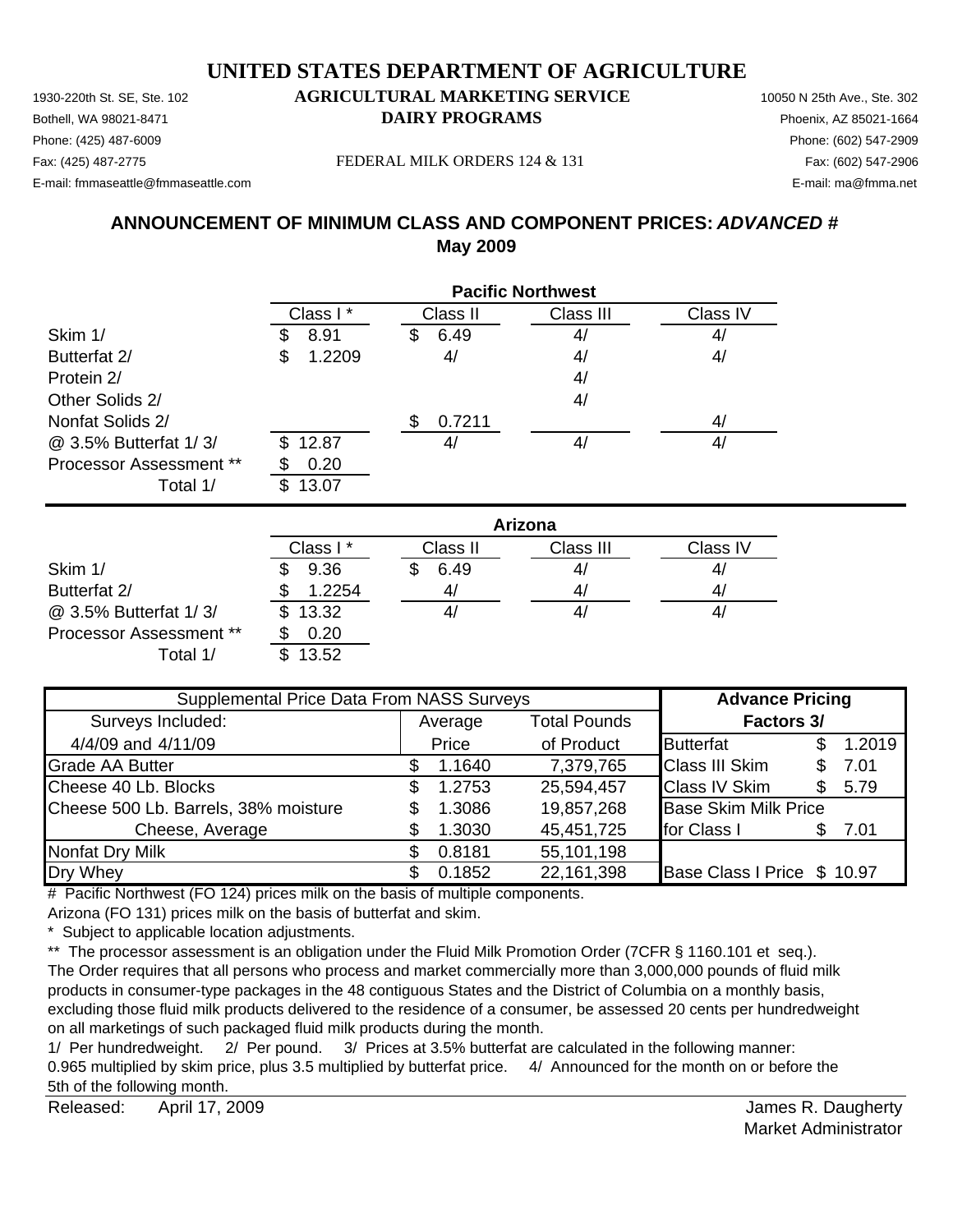1930-220th St. SE, Ste. 102 **AGRICULTURAL MARKETING SERVICE** 10050 N 25th Ave., Ste. 302 Bothell, WA 98021-8471 **DAIRY PROGRAMS** Phoenix, AZ 85021-1664

### Phone: (425) 487-6009 Phone: (602) 547-2909

E-mail: fmmaseattle@fmmaseattle.com E-mail: ma@fmma.net

Fax: (425) 487-2775 FEDERAL MILK ORDERS 124 & 131 Fax: (602) 547-2906

### **ANNOUNCEMENT OF MINIMUM CLASS AND COMPONENT PRICES:** *ADVANCED #* **June 2009**

|                                | <b>Pacific Northwest</b> |           |           |          |  |
|--------------------------------|--------------------------|-----------|-----------|----------|--|
|                                | Class I*                 | Class II  | Class III | Class IV |  |
| Skim 1/                        | 7.81                     | 6.61<br>S | 4/        | 4/       |  |
| Butterfat 2/                   | 1.2707<br>\$             | 4/        | 4/        | 4/       |  |
| Protein 2/                     |                          |           | 4/        |          |  |
| Other Solids 2/                |                          |           | 4/        |          |  |
| Nonfat Solids 2/               |                          | 0.7344    |           | 4/       |  |
| @ 3.5% Butterfat 1/3/          | \$11.98                  | 41        | 4/        | 4/       |  |
| <b>Processor Assessment **</b> | 0.20                     |           |           |          |  |
| Total 1/                       | 12.18<br>\$.             |           |           |          |  |

|                                | Arizona  |          |           |          |  |
|--------------------------------|----------|----------|-----------|----------|--|
|                                | Class I* | Class II | Class III | Class IV |  |
| Skim 1/                        | 8.26     | 6.61     | 4/        | 41       |  |
| Butterfat 2/                   | 1.2752   | 41       | 4/        | 4/       |  |
| @ 3.5% Butterfat 1/3/          | \$12.43  |          | 41        | 4,       |  |
| <b>Processor Assessment **</b> | 0.20     |          |           |          |  |
| Total 1/                       | 12.63    |          |           |          |  |

| Supplemental Price Data From NASS Surveys |    |         |                     | <b>Advance Pricing</b>      |    |        |
|-------------------------------------------|----|---------|---------------------|-----------------------------|----|--------|
| Surveys Included:                         |    | Average | <b>Total Pounds</b> | <b>Factors 3/</b>           |    |        |
| 5/9/09 and 5/16/09                        |    | Price   | of Product          | <b>Butterfat</b>            |    | 1.2517 |
| <b>Grade AA Butter</b>                    |    | 1.2051  | 8,137,015           | <b>Class III Skim</b>       |    | 5.66   |
| Cheese 40 Lb. Blocks                      | \$ | 1.1720  | 24,034,627          | <b>Class IV Skim</b>        | S. | 5.91   |
| Cheese 500 Lb. Barrels, 38% moisture      |    | 1.1095  | 22,719,778          | <b>Base Skim Milk Price</b> |    |        |
| Cheese, Average                           |    | 1.1562  | 46,754,405          | for Class I                 |    | 5.91   |
| <b>Nonfat Dry Milk</b>                    |    | 0.8314  | 42,672,145          |                             |    |        |
| Dry Whey                                  |    | 0.2323  | 21,198,690          | Base Class I Price \$ 10.08 |    |        |

# Pacific Northwest (FO 124) prices milk on the basis of multiple components.

Arizona (FO 131) prices milk on the basis of butterfat and skim.

\* Subject to applicable location adjustments.

\*\* The processor assessment is an obligation under the Fluid Milk Promotion Order (7CFR § 1160.101 et seq.). The Order requires that all persons who process and market commercially more than 3,000,000 pounds of fluid milk products in consumer-type packages in the 48 contiguous States and the District of Columbia on a monthly basis, excluding those fluid milk products delivered to the residence of a consumer, be assessed 20 cents per hundredweight on all marketings of such packaged fluid milk products during the month.

1/ Per hundredweight. 2/ Per pound. 3/ Prices at 3.5% butterfat are calculated in the following manner: 0.965 multiplied by skim price, plus 3.5 multiplied by butterfat price. 4/ Announced for the month on or before the 5th of the following month.

Released: May 22, 2009 **Contract Contract Contract Contract Contract Contract Contract Contract Contract Contract Contract Contract Contract Contract Contract Contract Contract Contract Contract Contract Contract Contract** May 22, 2009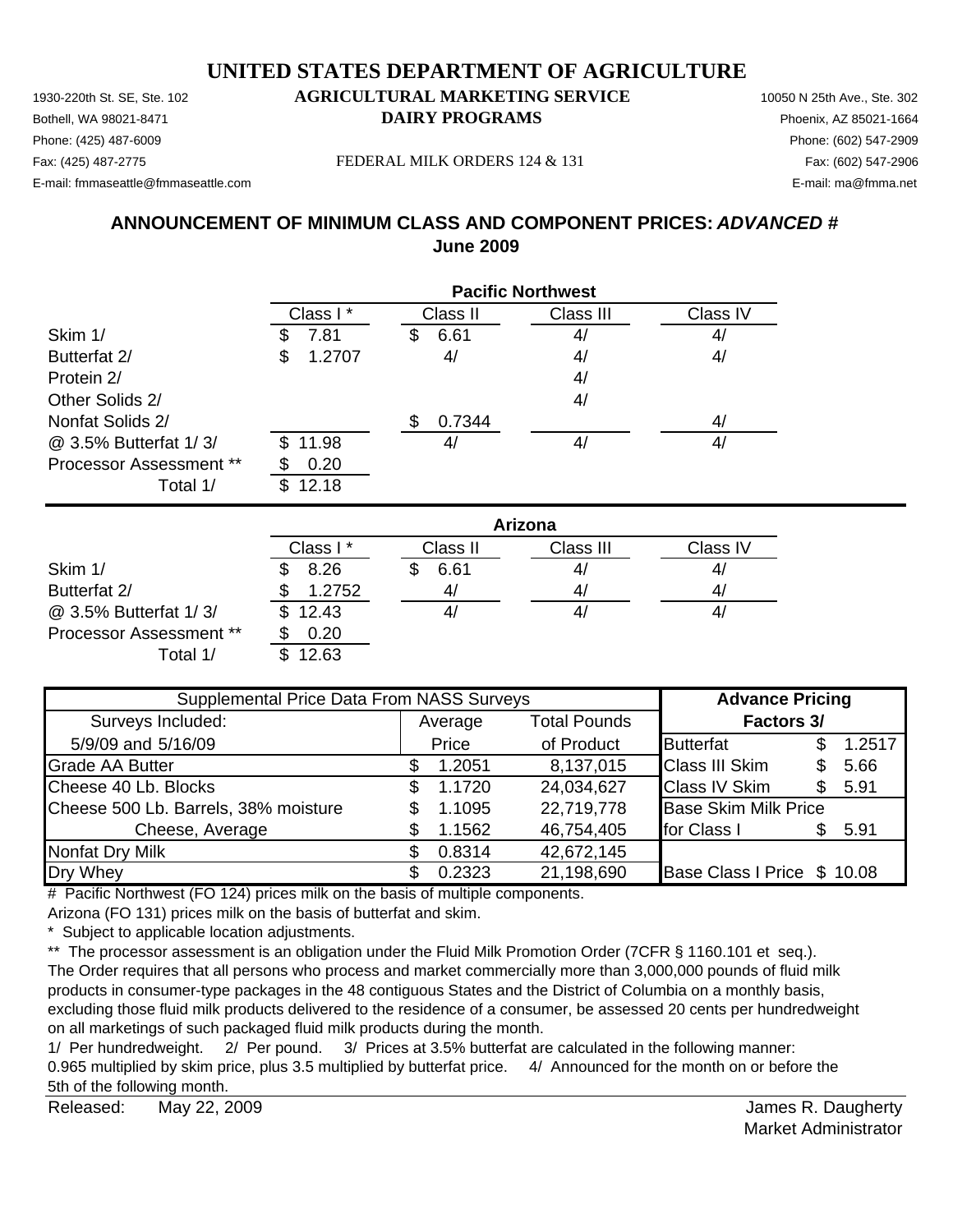1930-220th St. SE, Ste. 102 **AGRICULTURAL MARKETING SERVICE** 10050 N 25th Ave., Ste. 302 Bothell, WA 98021-8471 **DAIRY PROGRAMS** Phoenix, AZ 85021-1664 Phone: (425) 487-6009 Phone: (602) 547-2909

#### Fax: (425) 487-2775 FEDERAL MILK ORDERS 124 & 131

E-mail: fmmaseattle@fmmaseattle.com E-mail: ma@fmma.net

#### **ANNOUNCEMENT OF MINIMUM CLASS AND COMPONENT PRICES:** *ADVANCED #* **July 2009**

|                         | <b>Pacific Northwest</b> |           |           |          |  |
|-------------------------|--------------------------|-----------|-----------|----------|--|
|                         | Class I*                 | Class II  | Class III | Class IV |  |
| Skim 1/                 | 7.93<br>Ъ                | 6.73<br>S | 4/        | 4/       |  |
| Butterfat 2/            | 1.2872<br>\$             | 4/        | 4/        | 4/       |  |
| Protein 2/              |                          |           | 4/        |          |  |
| Other Solids 2/         |                          |           | 4/        |          |  |
| Nonfat Solids 2/        |                          | 0.7478    |           | 4/       |  |
| @ 3.5% Butterfat 1/3/   | \$12.16                  | 4,        | 4/        | 41       |  |
| Processor Assessment ** | 0.20                     |           |           |          |  |
| Total 1/                | 12.36                    |           |           |          |  |

|                                | Arizona  |          |           |          |  |
|--------------------------------|----------|----------|-----------|----------|--|
|                                | Class I* | Class II | Class III | Class IV |  |
| Skim 1/                        | 8.38     | 6.73     | 41        | 4,       |  |
| Butterfat 2/                   | 1.2917   | 4,       | 4/        | 4,       |  |
| @ 3.5% Butterfat 1/3/          | \$12.61  |          | 41        | 4,       |  |
| <b>Processor Assessment **</b> | 0.20     |          |           |          |  |
| Total 1/                       | 12.81    |          |           |          |  |

| Supplemental Price Data From NASS Surveys |     |         |                     | <b>Advance Pricing</b>      |     |        |
|-------------------------------------------|-----|---------|---------------------|-----------------------------|-----|--------|
| Surveys Included:                         |     | Average | <b>Total Pounds</b> | <b>Factors 3/</b>           |     |        |
| 6/6/09 and 6/13/09                        |     | Price   | of Product          | <b>Butterfat</b>            |     | 1.2682 |
| <b>Grade AA Butter</b>                    |     | 1.2187  | 6,903,057           | <b>Class III Skim</b>       | \$. | 5.71   |
| Cheese 40 Lb. Blocks                      | SS. | 1.1451  | 24,505,284          | <b>Class IV Skim</b>        | \$. | 6.03   |
| Cheese 500 Lb. Barrels, 38% moisture      | SS. | 1.1167  | 22,533,985          | <b>Base Skim Milk Price</b> |     |        |
| Cheese, Average                           |     | 1.1459  | 47,039,269          | for Class I                 | \$. | 6.03   |
| Nonfat Dry Milk                           |     | 0.8443  | 45,951,198          |                             |     |        |
| Dry Whey                                  |     | 0.2649  | 22,419,574          | Base Class I Price \$ 10.26 |     |        |

# Pacific Northwest (FO 124) prices milk on the basis of multiple components.

Arizona (FO 131) prices milk on the basis of butterfat and skim.

\* Subject to applicable location adjustments.

\*\* The processor assessment is an obligation under the Fluid Milk Promotion Order (7CFR § 1160.101 et seq.). The Order requires that all persons who process and market commercially more than 3,000,000 pounds of fluid milk products in consumer-type packages in the 48 contiguous States and the District of Columbia on a monthly basis, excluding those fluid milk products delivered to the residence of a consumer, be assessed 20 cents per hundredweight on all marketings of such packaged fluid milk products during the month.

1/ Per hundredweight. 2/ Per pound. 3/ Prices at 3.5% butterfat are calculated in the following manner: 0.965 multiplied by skim price, plus 3.5 multiplied by butterfat price. 4/ Announced for the month on or before the 5th of the following month.

Released: James R. Daugherty June 19, 2009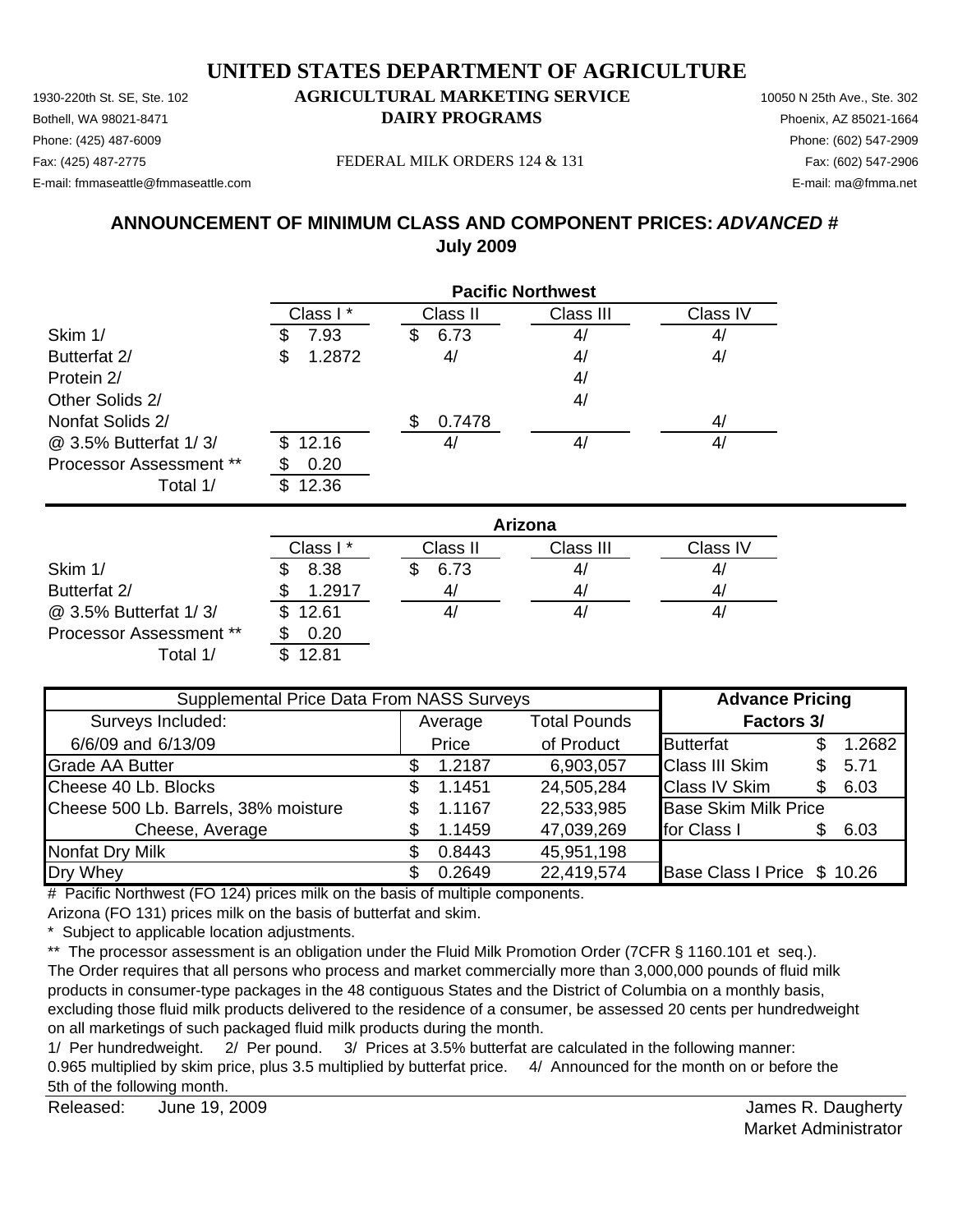Phone: (425) 487-6009 Phone: (602) 547-2909 E-mail: fmmaseattle@fmmaseattle.com E-mail: ma@fmma.net

#### Fax: (425) 487-2775 FEDERAL MILK ORDERS 124 & 131 Fax: (602) 547-2906

#### **ANNOUNCEMENT OF MINIMUM CLASS AND COMPONENT PRICES:** *ADVANCED #* **August 2009**

|                         | <b>Pacific Northwest</b> |                |                |                   |  |  |
|-------------------------|--------------------------|----------------|----------------|-------------------|--|--|
|                         | Class I*                 | Class II       | Class III      | Class IV          |  |  |
| Skim 1/                 | 7.90                     | 6.70<br>\$     | 4,             | $\mathcal{A}_{l}$ |  |  |
| Butterfat 2/            | 1.2339<br>\$             | 4/             | 4/             | 4/                |  |  |
| Protein 2/              |                          |                | 4/             |                   |  |  |
| Other Solids 2/         |                          |                | 4/             |                   |  |  |
| Nonfat Solids 2/        |                          | \$.<br>0.7444  |                | 4/                |  |  |
| @ 3.5% Butterfat 1/3/   | 11.94                    | 4/             | 4/             | 4/                |  |  |
| Processor Assessment ** | 0.20                     |                |                |                   |  |  |
| Total 1/                | 12.14<br>\$              |                |                |                   |  |  |
|                         |                          |                | Arizona        |                   |  |  |
|                         | Class I*                 | Class II       | Class III      | Class IV          |  |  |
| Skim 1/                 | 8.35                     | 6.70           | 4,             | 4,                |  |  |
| $D_1$ $H_2$ $H_2$ + $Q$ | 1.0001                   | $\overline{ }$ | $\overline{A}$ | $\overline{A}$    |  |  |

|                                | Class I * | Class II | Class III | Class IV |
|--------------------------------|-----------|----------|-----------|----------|
| Skim 1/                        | 8.35      | 6.70     | 4,        |          |
| Butterfat 2/                   | 1.2384    | 4/       | 4,        | 4/       |
| @ 3.5% Butterfat 1/3/          | \$12.39   |          | 4,        | 47       |
| <b>Processor Assessment **</b> | 0.20      |          |           |          |
| Total 1/                       | 12.59     |          |           |          |

| <b>Supplemental Price Data From NASS Surveys</b> | <b>Advance Pricing</b> |                     |                             |  |        |
|--------------------------------------------------|------------------------|---------------------|-----------------------------|--|--------|
| Surveys Included:                                | Average                | <b>Total Pounds</b> | <b>Factors 3/</b>           |  |        |
| 7/4/09 and 7/11/09                               | Price                  | of Product          | <b>Butterfat</b>            |  | 1.2149 |
| <b>Grade AA Butter</b>                           | 1.1747                 | 4,540,720           | <b>Class III Skim</b>       |  | 5.90   |
| Cheese 40 Lb. Blocks                             | 1.1339                 | 23,903,158          | <b>Class IV Skim</b>        |  | 6.00   |
| Cheese 500 Lb. Barrels, 38% moisture             | 1.1039                 | 23,477,156          | <b>Base Skim Milk Price</b> |  |        |
| Cheese, Average                                  | 1.1339                 | 47,380,314          | for Class I                 |  | 6.00   |
| Nonfat Dry Milk                                  | 0.8416                 | 40,621,129          |                             |  |        |
| Dry Whey                                         | 0.2873                 | 21,152,432          | Base Class I Price \$ 10.04 |  |        |

 $#$  Pacific Northwest (FO 124) prices milk on the basis of multiple components.

Arizona (FO 131) prices milk on the basis of butterfat and skim.

\* Subject to applicable location adjustments.

\*\* The processor assessment is an obligation under the Fluid Milk Promotion Order (7CFR § 1160.101 et seq.).

The Order requires that all persons who process and market commercially more than 3,000,000 pounds of fluid milk products in consumer-type packages in the 48 contiguous States and the District of Columbia on a monthly basis, excluding those fluid milk products delivered to the residence of a consumer, be assessed 20 cents per hundredweight on all marketings of such packaged fluid milk products during the month.

1/ Per hundredweight. 2/ Per pound. 3/ Prices at 3.5% butterfat are calculated in the following manner: 0.965 multiplied by skim price, plus 3.5 multiplied by butterfat price. 4/ Announced for the month on or before the 5th of the following month.

Released: July 17, 2009 **See Australian Control Control Control Control Control Control Control Control Control Control Control Control Control Control Control Control Control Control Control Control Control Control Contro** July 17, 2009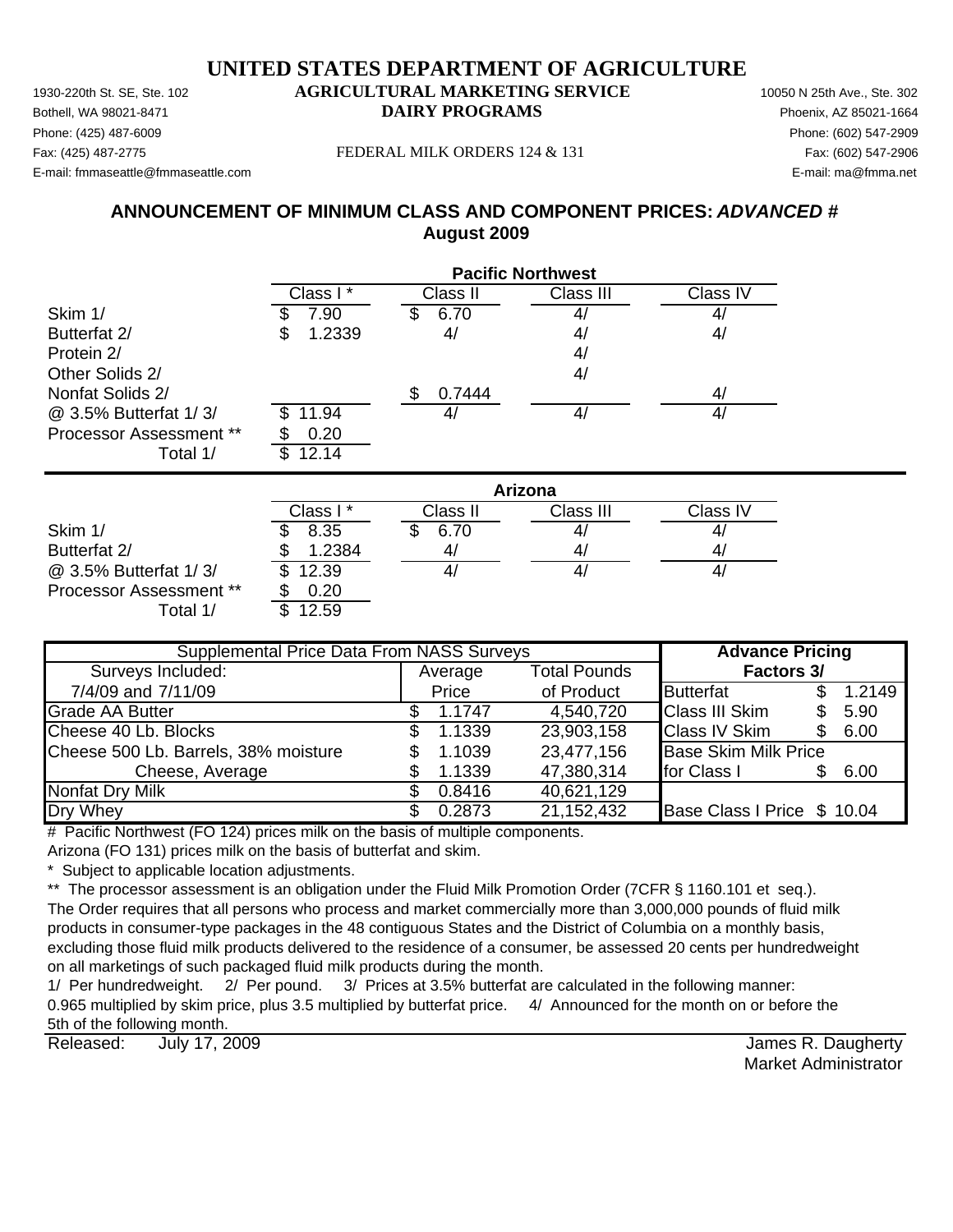Phone: (425) 487-6009 Phone: (602) 547-2909 E-mail: fmmaseattle@fmmaseattle.com E-mail: ma@fmma.net

#### Fax: (425) 487-2775 FEDERAL MILK ORDERS 124 & 131 Fax: (602) 547-2906

#### **ANNOUNCEMENT OF MINIMUM CLASS AND COMPONENT PRICES:** *ADVANCED #* **September 2009**

|                         | <b>Pacific Northwest</b> |              |           |          |  |
|-------------------------|--------------------------|--------------|-----------|----------|--|
|                         | Class I*                 | Class II     | Class III | Class IV |  |
| Skim 1/                 | 8.64                     | 6.95<br>S    | 4,        | 4/       |  |
| Butterfat 2/            | 1.2836<br>S              | 4/           | 4/        | 4/       |  |
| Protein 2/              |                          |              | 4/        |          |  |
| Other Solids 2/         |                          |              | 4/        |          |  |
| Nonfat Solids 2/        |                          | 0.7722<br>\$ |           | 4/       |  |
| @ 3.5% Butterfat 1/3/   | 12.83                    | 4/           | 4/        | 4/       |  |
| Processor Assessment ** | 0.20                     |              |           |          |  |
| Total 1/                | 13.03<br>S               |              |           |          |  |
|                         |                          |              | Arizona   |          |  |
|                         | Class I*                 | Class II     | Class III | Class IV |  |
| Skim 1/                 | 9.09                     | 6.95<br>\$.  | 4         | 4/       |  |
| Butterfat 2/            | 1.2881                   | 4/           | 4/        | 4/       |  |
| @ 3.5% Butterfat 1/3/   | 13.28<br>S               | 4/           | 4/        | 4/       |  |

Processor Assessment \*\* \$ 0.20 Total  $1/$   $\overline{\text{I}3.48}$ 

| <b>Supplemental Price Data From NASS Surveys</b> | <b>Advance Pricing</b> |                     |                             |     |        |
|--------------------------------------------------|------------------------|---------------------|-----------------------------|-----|--------|
| Surveys Included:                                | Average                | <b>Total Pounds</b> | Factors 3/                  |     |        |
| 8/8/09 and 8/15/09                               | Price                  | of Product          | <b>Butterfat</b>            |     | 1.2646 |
| <b>Grade AA Butter</b>                           | 1.2158                 | 4,953,248           | <b>Class III Skim</b>       | \$. | 6.74   |
| Cheese 40 Lb. Blocks                             | 1.2015                 | 22,327,925          | <b>Class IV Skim</b>        | \$. | 6.25   |
| Cheese 500 Lb. Barrels, 38% moisture             | 1.2330                 | 20,783,184          | <b>Base Skim Milk Price</b> |     |        |
| Cheese, Average                                  | 1.2311                 | 43,111,109          | for Class I                 |     | 6.74   |
| Nonfat Dry Milk                                  | 0.8695                 | 45,944,909          |                             |     |        |
| Dry Whey                                         | 0.2938                 | 20,903,208          | Base Class I Price \$ 10.93 |     |        |

 $#$  Pacific Northwest (FO 124) prices milk on the basis of multiple components.

Arizona (FO 131) prices milk on the basis of butterfat and skim.

Subject to applicable location adjustments.

\*\* The processor assessment is an obligation under the Fluid Milk Promotion Order (7CFR § 1160.101 et seq.).

The Order requires that all persons who process and market commercially more than 3,000,000 pounds of fluid milk products in consumer-type packages in the 48 contiguous States and the District of Columbia on a monthly basis, excluding those fluid milk products delivered to the residence of a consumer, be assessed 20 cents per hundredweight on all marketings of such packaged fluid milk products during the month.

1/ Per hundredweight. 2/ Per pound. 3/ Prices at 3.5% butterfat are calculated in the following manner: 0.965 multiplied by skim price, plus 3.5 multiplied by butterfat price. 4/ Announced for the month on or before the 5th of the following month.

Released: August 21, 2009 **August 21, 2009 James R. Daugherty** August 21, 2009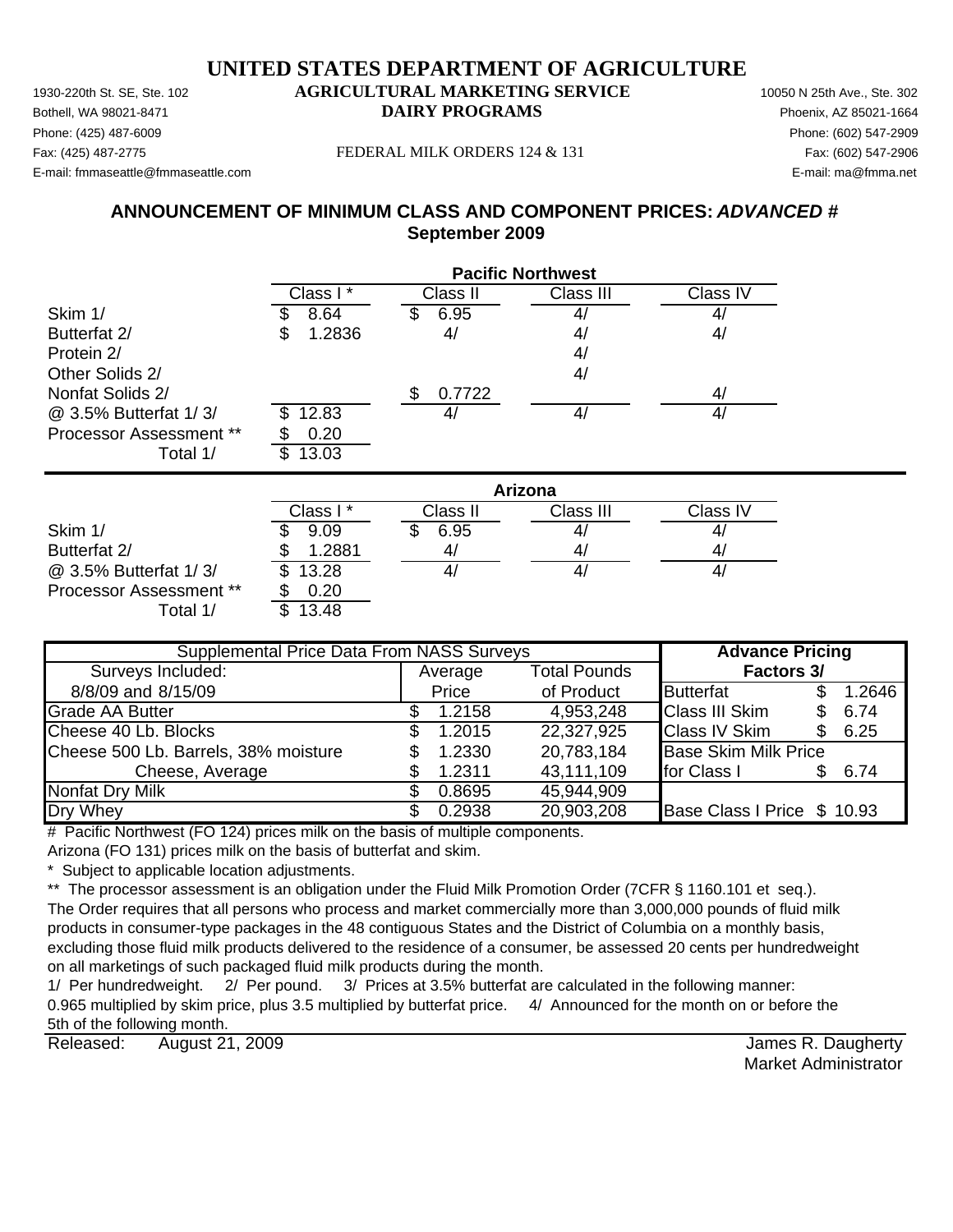Phone: (425) 487-6009 Phone: (602) 547-2909 E-mail: fmmaseattle@fmmaseattle.com E-mail: ma@fmma.net

#### Fax: (425) 487-2775 FEDERAL MILK ORDERS 124 & 131 Fax: (602) 547-2906

#### **ANNOUNCEMENT OF MINIMUM CLASS AND COMPONENT PRICES:** *ADVANCED #* **October 2009**

|                                |              |              | <b>Pacific Northwest</b> |           |
|--------------------------------|--------------|--------------|--------------------------|-----------|
|                                | Class I*     | Class II     | Class III                | Class IV  |
| Skim 1/                        | 10.33<br>\$  | 7.71<br>S    | 4,                       | 4/        |
| Butterfat 2/                   | 1.2231<br>\$ | 4/           | 4,                       | 4/        |
| Protein 2/                     |              |              | 4 <sub>l</sub>           |           |
| Other Solids 2/                |              |              | 4/                       |           |
| Nonfat Solids 2/               |              | \$<br>0.8567 |                          | 4/        |
| @ 3.5% Butterfat 1/3/          | 14.25<br>\$. | 4/           | 4/                       | 4/        |
| <b>Processor Assessment **</b> | 0.20         |              |                          |           |
| Total 1/                       | \$<br>14.45  |              |                          |           |
|                                |              |              | <b>Arizona</b>           |           |
|                                | Class I*     | Class II     | Class III                | Class IV  |
| Skim 1/                        | 10.78        | 7.71         | 4,                       | 4/        |
| Butterfat 2/                   | 1.2276       | 4/           | 4/                       | 4/        |
| $\omega$ 3 5% Ruttorfat 1/3/   | ¢<br>14.70   | $\Lambda$ /  | $\Lambda$ /              | $\Lambda$ |

@ 3.5% Butterfat 1/ 3/ 14.70 \$ 4/ 4/ 4/ Processor Assessment \*\* \$ 0.20 Total  $1/$   $\overline{\phantom{1}3.14.90}$ 

Average Total Pounds 9/5/09 and 9/12/09 **Price** of Product Butterfat \$ 1.2041 Grade AA Butter 1.1658 \$ 1.1658 5,348,368 Class III Skim \$ 8.43 Cheese 40 Lb. Blocks 1.3726 \$ 20,878,175 Class IV Skim 7.01 \$ Cheese 500 Lb. Barrels, 38% moisture  $\begin{array}{ccc} \text{$} & 1.3584 & 19,141,582 \end{array}$  Base Skim Milk Price Cheese, Average **1.3802** 40,019,757 for Class 1 \$ 8.43 Nonfat Dry Milk  $$ 0.9541 28,808,236$ Dry Whey **6.2942 6.2942 22,244,014 Base Class I Price \$12.35 Supplemental Price Data From NASS Surveys The Advance Pricing** Surveys Included: **Factors 3/**

# Pacific Northwest (FO 124) prices milk on the basis of multiple components.

Arizona (FO 131) prices milk on the basis of butterfat and skim.

Subject to applicable location adjustments.

\*\* The processor assessment is an obligation under the Fluid Milk Promotion Order (7CFR § 1160.101 et seq.).

The Order requires that all persons who process and market commercially more than 3,000,000 pounds of fluid milk products in consumer-type packages in the 48 contiguous States and the District of Columbia on a monthly basis, excluding those fluid milk products delivered to the residence of a consumer, be assessed 20 cents per hundredweight on all marketings of such packaged fluid milk products during the month.

1/ Per hundredweight. 2/ Per pound. 3/ Prices at 3.5% butterfat are calculated in the following manner: 0.965 multiplied by skim price, plus 3.5 multiplied by butterfat price. 4/ Announced for the month on or before the 5th of the following month.

Released: September 18, 2009 **September 18, 2009** September 18, 2009 September 19, 2009 September 18, 2009 September 18, 2009 September 18, 2009 September 18, 2009 September 18, 2009 September 18, 2009 September 18, 2009 S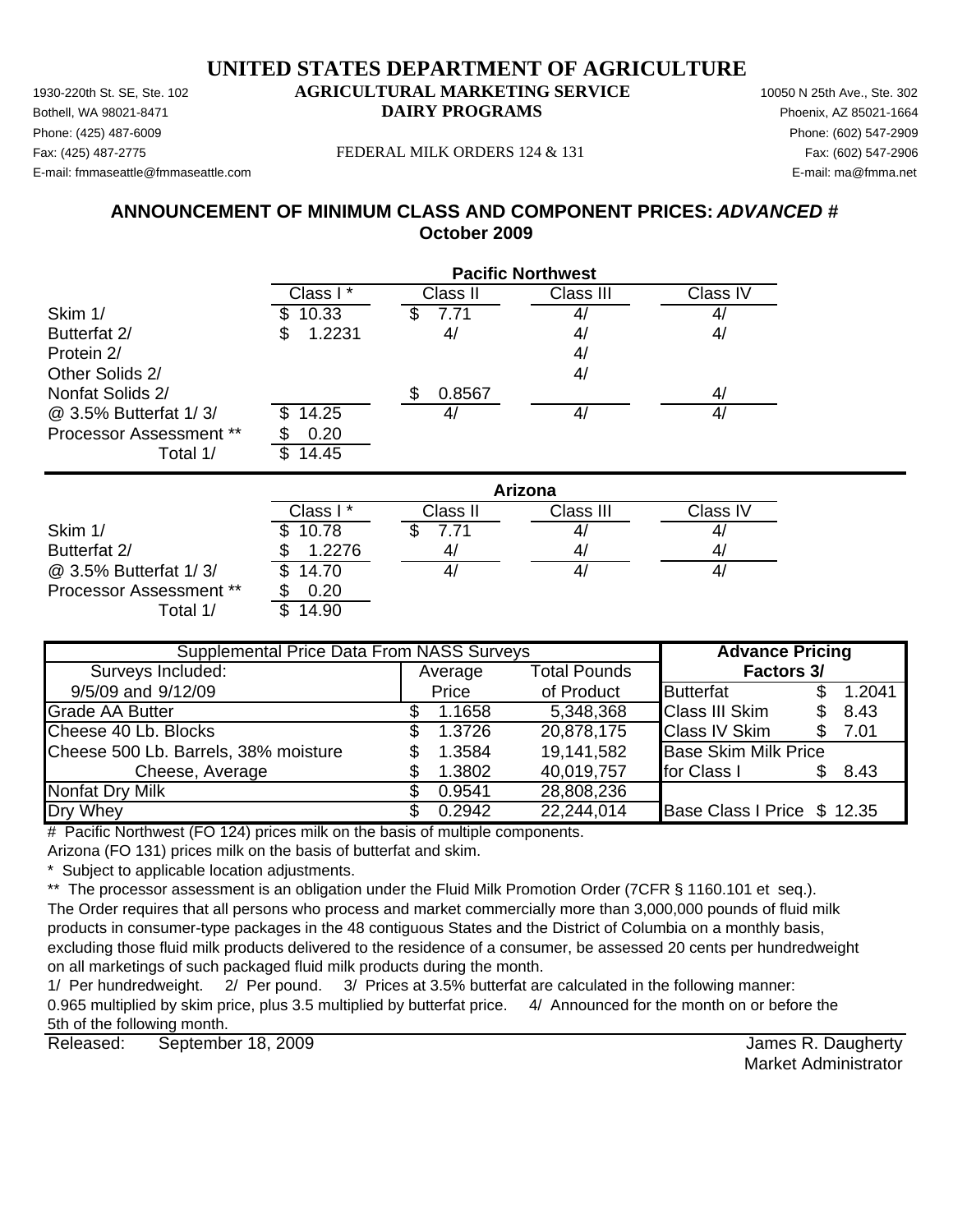Phone: (425) 487-6009 Phone: (602) 547-2909 E-mail: fmmaseattle@fmmaseattle.com E-mail: ma@fmma.net

#### Fax: (425) 487-2775 FEDERAL MILK ORDERS 124 & 131 Fax: (602) 547-2906

#### **ANNOUNCEMENT OF MINIMUM CLASS AND COMPONENT PRICES:** *ADVANCED #* **November 2009**

|                         | <b>Pacific Northwest</b> |               |           |          |  |  |
|-------------------------|--------------------------|---------------|-----------|----------|--|--|
|                         | Class I*                 | Class II      | Class III | Class IV |  |  |
| Skim 1/                 | 10.60                    | 8.38          |           | 4,       |  |  |
| Butterfat 2/            | 1.2942<br>S              | 4/            | 4/        | 4/       |  |  |
| Protein 2/              |                          |               | 4/        |          |  |  |
| Other Solids 2/         |                          |               | 4/        |          |  |  |
| Nonfat Solids 2/        |                          | 0.9311<br>\$. |           | 4/       |  |  |
| @ 3.5% Butterfat 1/3/   | 14.76                    | 4/            |           | 41       |  |  |
| Processor Assessment ** | 0.20                     |               |           |          |  |  |
| Total 1/                | \$<br>14.96              |               |           |          |  |  |
|                         |                          |               | Arizona   |          |  |  |
|                         | Class I*                 | Class II      | Class III | Class IV |  |  |
| Skim 1/                 | 11.05                    | 8.38          |           |          |  |  |
| Ruttorfat 2/            | 1 2087                   | $\Delta l$    | ΔI        | ΔI       |  |  |

|                                | י טשוש  | יו טשוש | יוו טשוש | <b>VIUVV I V</b> |
|--------------------------------|---------|---------|----------|------------------|
| Skim 1/                        | \$11.05 | 8.38    | 4,       | 4                |
| Butterfat 2/                   | 1.2987  | 4/      |          | 4                |
| @ 3.5% Butterfat 1/3/          | \$15.21 |         |          | 4                |
| <b>Processor Assessment **</b> | 0.20    |         |          |                  |
| Γotal 1,                       | 15.41   |         |          |                  |

| <b>Supplemental Price Data From NASS Surveys</b> | <b>Advance Pricing</b> |         |                     |                             |  |        |
|--------------------------------------------------|------------------------|---------|---------------------|-----------------------------|--|--------|
| Surveys Included:                                |                        | Average | <b>Total Pounds</b> | Factors 3/                  |  |        |
| 10/10/09 and 10/17/09                            |                        | Price   | of Product          | Butterfat                   |  | 1.2752 |
| <b>Grade AA Butter</b>                           |                        | 1.2245  | 6,090,320           | <b>Class III Skim</b>       |  | 8.70   |
| Cheese 40 Lb. Blocks                             | æ.                     | 1.3940  | 21,772,041          | <b>Class IV Skim</b>        |  | 7.68   |
| Cheese 500 Lb. Barrels, 38% moisture             |                        | 1.4084  | 20,492,909          | <b>Base Skim Milk Price</b> |  |        |
| Cheese, Average                                  |                        | 1.4155  | 42,264,950          | for Class I                 |  | 8.70   |
| Nonfat Dry Milk                                  |                        | 1.0299  | 20,218,596          |                             |  |        |
| Dry Whey                                         |                        | 0.3186  | 23,344,599          | Base Class I Price \$ 12.86 |  |        |

 $#$  Pacific Northwest (FO 124) prices milk on the basis of multiple components.

Arizona (FO 131) prices milk on the basis of butterfat and skim.

\* Subject to applicable location adjustments.

\*\* The processor assessment is an obligation under the Fluid Milk Promotion Order (7CFR § 1160.101 et seq.).

The Order requires that all persons who process and market commercially more than 3,000,000 pounds of fluid milk products in consumer-type packages in the 48 contiguous States and the District of Columbia on a monthly basis, excluding those fluid milk products delivered to the residence of a consumer, be assessed 20 cents per hundredweight on all marketings of such packaged fluid milk products during the month.

1/ Per hundredweight. 2/ Per pound. 3/ Prices at 3.5% butterfat are calculated in the following manner: 0.965 multiplied by skim price, plus 3.5 multiplied by butterfat price. 4/ Announced for the month on or before the 5th of the following month.

Released: October 23, 2009 **Seleased:** Corresponding to the United States of the United States A. Daugherty October 23, 2009